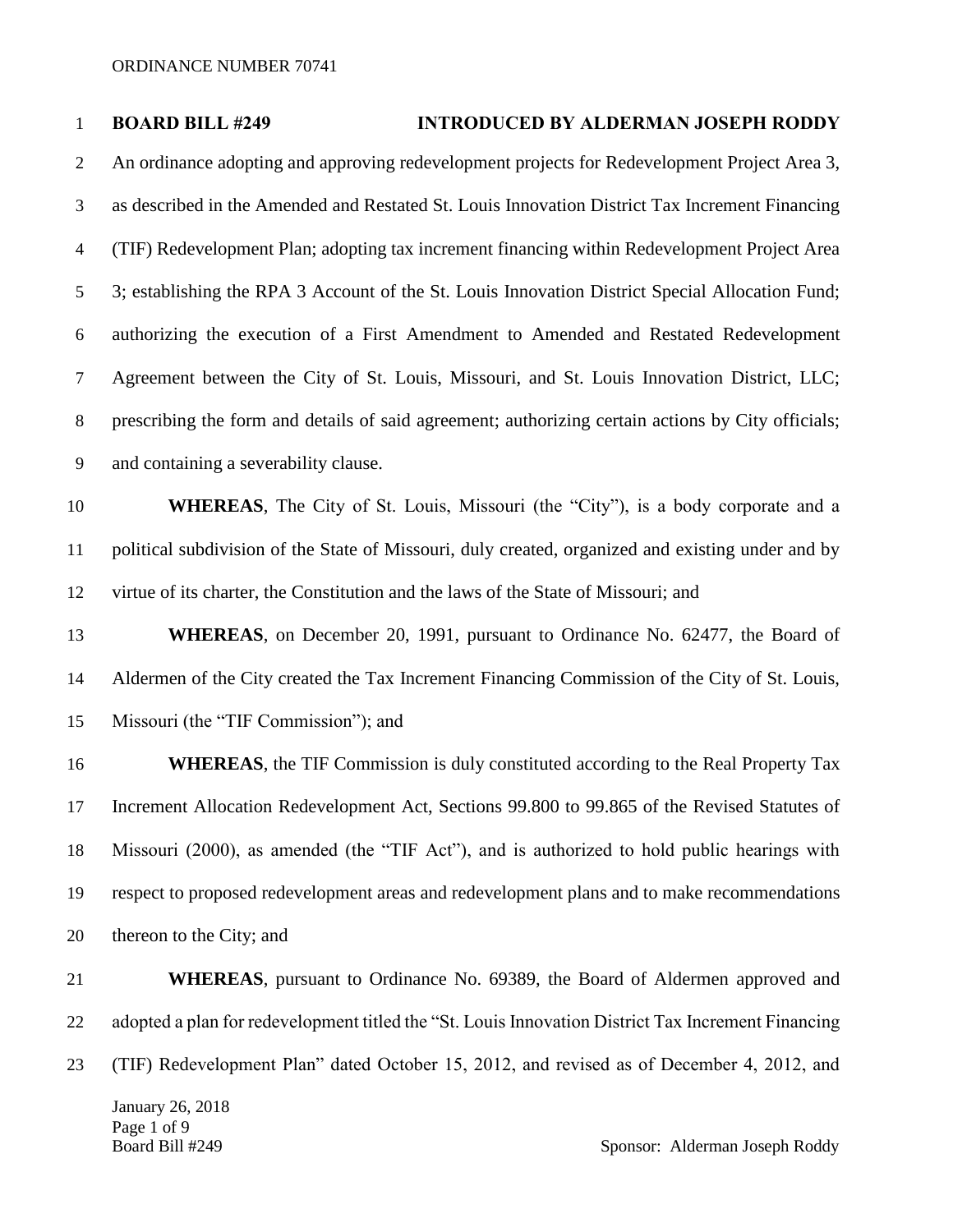| $\mathbf{1}$   | January 11, 2013 (the "Original Redevelopment Plan"), for an area consisting of City Blocks     |
|----------------|-------------------------------------------------------------------------------------------------|
| $\overline{2}$ | 3971.13, 3970, 3968.13, 4589, 3904, 3917, 3966.13, 3967.13, 3962, 3961, 4586, 3918.04, 3919.04, |
| 3              | 3953, 3960 and 3959, which area is more fully described in said Ordinance (the "Redevelopment"  |
| $\overline{4}$ | Area" or "Area"); and                                                                           |
| 5              | WHEREAS, pursuant to Ordinance No. 69390, the Board of Aldermen authorized                      |
| 6              | execution of a Redevelopment Agreement (the "Original Redevelopment Agreement") between         |
| $\overline{7}$ | the City and St. Louis Innovation District, LLC (the "Developer"); and                          |
| $8\,$          | <b>WHEREAS</b> , the Original Redevelopment Agreement was executed by the City and the          |
| $\overline{9}$ | Developer, effective as of October 21, 2013; and                                                |
| 10             | <b>WHEREAS</b> , pursuant to Ordinance Nos. 69524, 69722 and 69913, the Board of Aldermen       |
| 11             | authorized execution of various amendments to the Original Redevelopment Agreement; and         |
| 12             | <b>WHEREAS</b> , pursuant to Ordinance No. 69523, the Board of Aldermen approved a              |
| 13             | revision to the Original Redevelopment Plan; and                                                |
| 14             | <b>WHEREAS</b> , pursuant to Ordinance No. 70495, the Board of Aldermen approved and            |
| 15             | adopted the Amended and Restated St. Louis Innovation District Tax Increment Financing (TIF)    |
| 16             | Redevelopment Plan (the "Redevelopment Plan") amending and restating the Original               |
| 17             | Redevelopment Plan, as previously revised;                                                      |
| 18             | WHEREAS, pursuant to Ordinance No. 70528, the Board of Aldermen authorized the                  |
| 19             | execution of an Amended and Restated Redevelopment Agreement (the "A&R Redevelopment            |
| 20             | Agreement")                                                                                     |
| 21             | <b>WHEREAS</b> , on January 10, 2018, after all proper notice was given, the Tax Increment      |
| 22             | Financing Commission of the City of St. Louis, Missouri (the "TIF Commission"), held a public   |

January 26, 2018 Page 2 of 9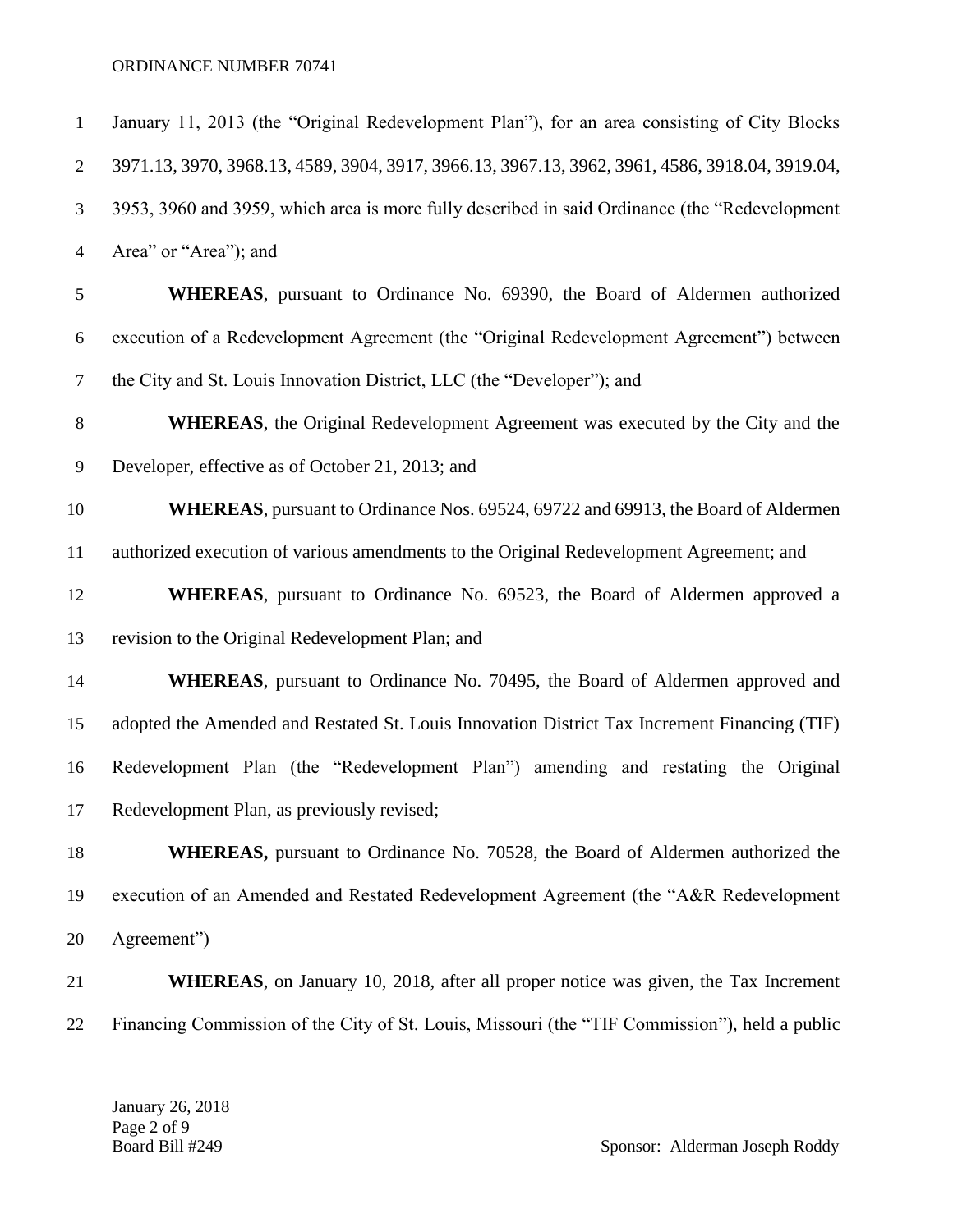hearing in conformance with the TIF Act and received comments from all interested persons and taxing districts relative to redevelopment projects for the portions of the Redevelopment Area described in the Redevelopment Plan as "RPA 3" (the "RPA 3 Redevelopment Project"); and **WHEREAS**, on January 10, 2018, the TIF Commission found that implementation of the RPA 3 Redevelopment Project would provide a substantial and significant public benefit through the elimination of blighting conditions, the creation of new jobs in the City, the strengthening of the employment and economic base of the City, increased property values and tax revenues, stabilization of the Redevelopment Area, and facilitation of the economic stability of the City as a whole; and **WHEREAS,** on January 10, 2018, the TIF Commission voted to recommend that the Board of Aldermen adopt an ordinance in the form required by the TIF Act approving the RPA 3 Redevelopment Project and adopting tax increment financing within RPA 3; and **WHEREAS**, the Board of Aldermen has received the recommendations of the TIF Commission regarding the RPA 3 Redevelopment Project and finds that it is desirable and in the best interests of the City to approve the RPA 3 Redevelopment Project in order to encourage and facilitate the redevelopment of RPA 3; and

 **WHEREAS**, it is necessary and desirable and in the best interest of the City to approve the RPA 3 Redevelopment Project to allow for the redevelopment of RPA 3 as described in the Redevelopment Plan; and

**WHEREAS**, it is necessary and desirable and in the best interest of the City to adopt tax increment allocation financing within RPA 3 and to establish sub-accounts of the existing St. Louis Innovation District Special Allocation Fund for RPA 3 in order to provide for the promotion of the

January 26, 2018 Page 3 of 9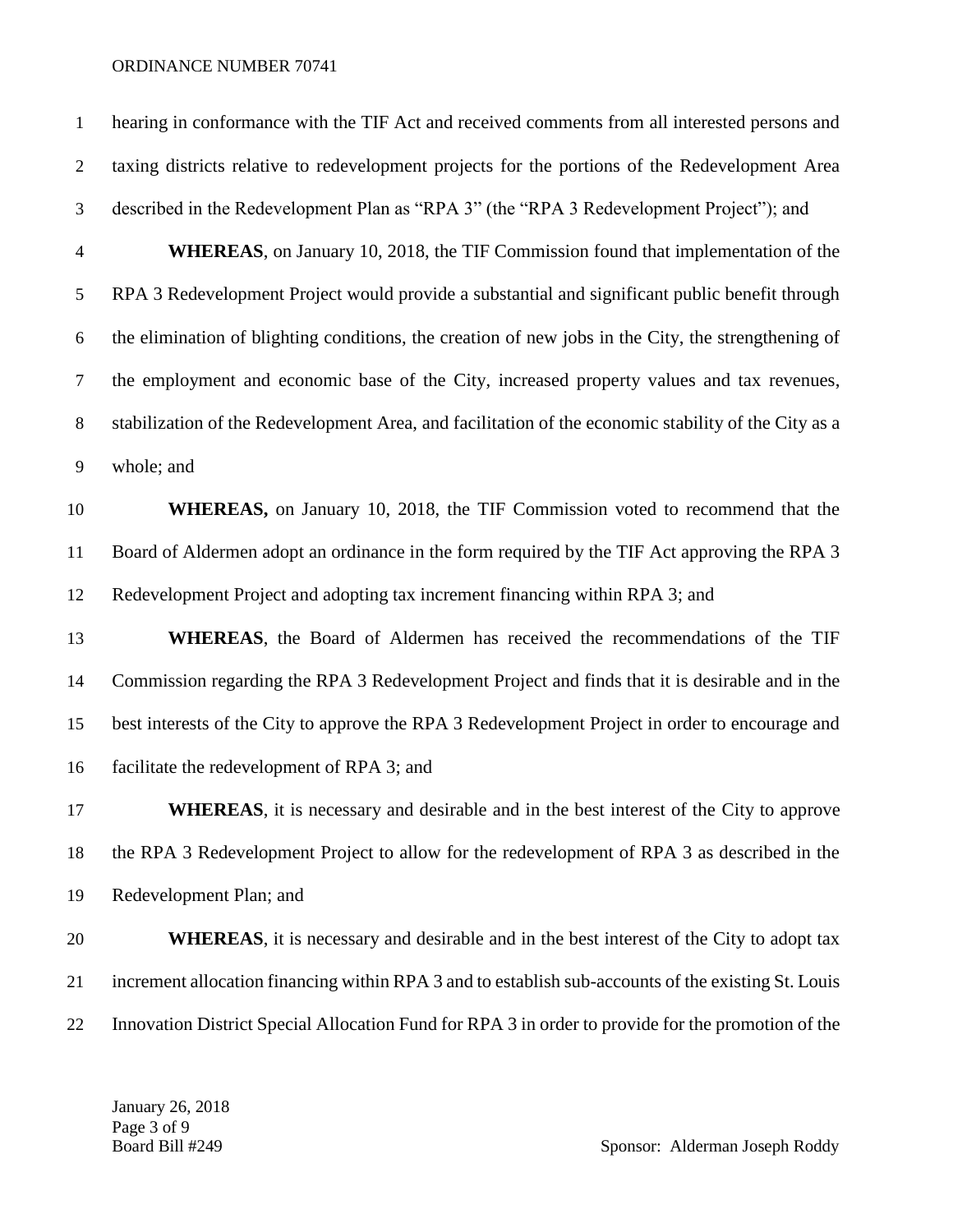general welfare through redevelopment of such areas in accordance with the Redevelopment Plan, which redevelopment includes, but is not limited to, enhancement of the tax base, promotion of health, safety, order, convenience, prosperity and general welfare, stimulation of employment opportunities, providing for a stabilized population and plan for the optimal growth of the City, encouragement of a sense of community identity, safety and civic pride, and the elimination of impediments to land disposition and development in the City.

 **WHEREAS**, the City and the Developer desire to enter into a First Amendment to Amended and Restated Redevelopment Agreement in substantially the form of **Exhibit A** hereto and incorporated herein by reference (the "First Amendment to A&R Redevelopment Agreement") for the purpose of specifying certain work to be performed in connection with the RPA 3 Redevelopment Project (as defined therein) and the further implementation of the Redevelopment Plan; and

 **WHEREAS**, the Board of Aldermen hereby determines that the terms of the First Amendment to A&R Redevelopment Agreement are acceptable and that the execution, delivery and performance by the City and the Developer of their respective obligations under the First Amendment to A&R Redevelopment Agreement are in the best interests of the City and the health, safety, morals and welfare of its residents, and in accord with the public purposes specified in the TIF Act and the Redevelopment Plan;; and

# **NOW, THEREFORE, BE IT ORDAINED BY THE CITY OF ST. LOUIS AS FOLLOWS:**

**SECTION ONE**. The RPA 3 Redevelopment Project is hereby adopted and approved.

January 26, 2018 Page 4 of 9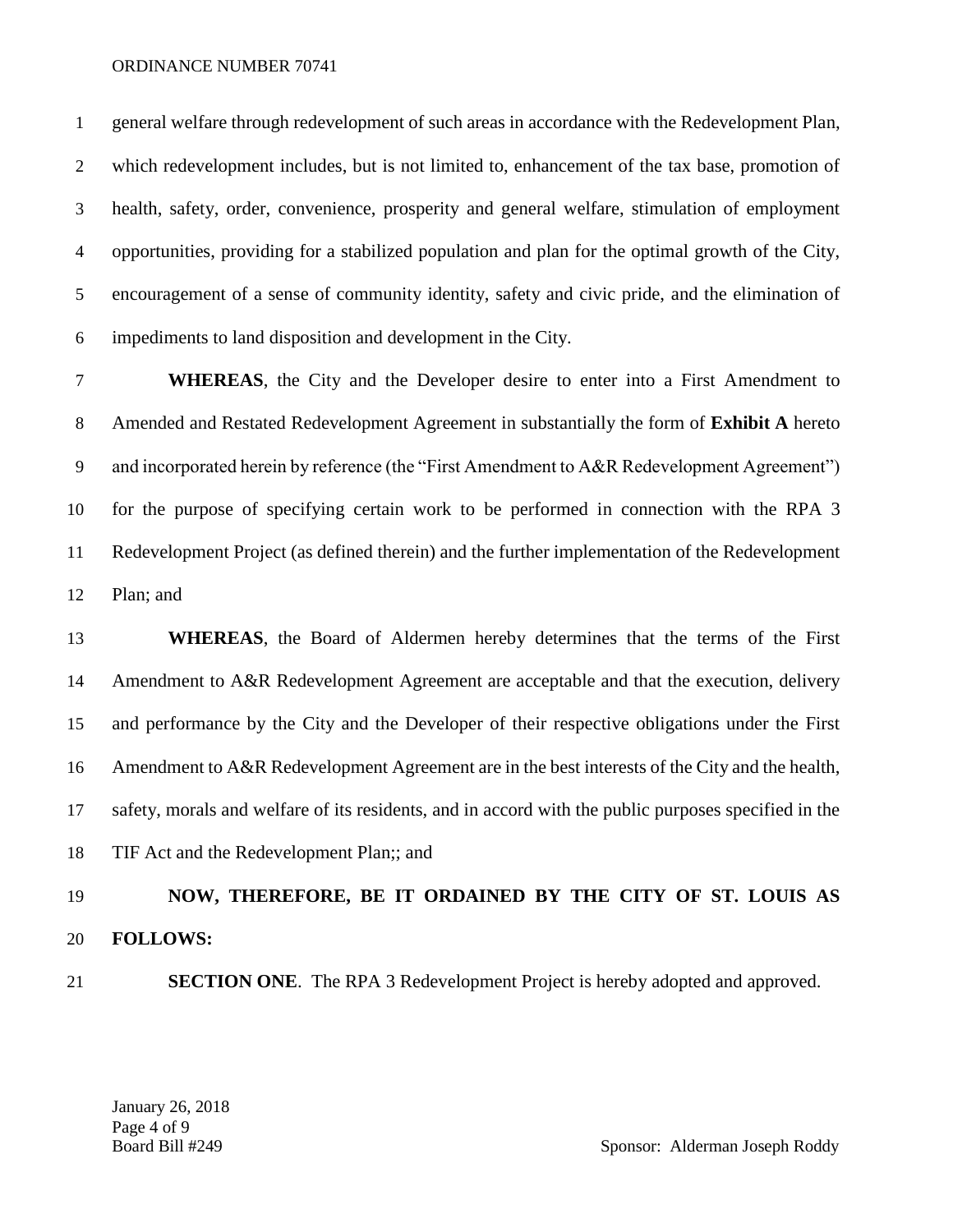**SECTION TWO.** There is hereby created and ordered to be established within the treasury of the City a sub-account of the existing fund known as the "St. Louis Innovation District Special Allocation Fund," such sub-account to be known as the "RPA 3 Account." To the extent permitted by law and except as otherwise provided in the Redevelopment Plan, the City hereby pledges funds in the RPA 3 Account of the St. Louis Innovation District Special Allocation Fund for the payment of redevelopment project costs and obligations incurred for the RPA 3 Redevelopment Project.

 **SECTION THREE.** Tax increment allocation financing is hereby adopted within RPA 3. After the total equalized assessed valuation of the taxable real property in RPA 3 exceeds the certified total initial equalized assessed valuation of the taxable real property in such RPA 3, the ad valorem taxes, and payments in lieu of taxes, if any, arising from the levies upon taxable real property in such RPA 3 by taxing districts and tax rates determined in the manner provided in Section 99.855.2 of the TIF Act each year after the effective date of this Ordinance until redevelopment costs have been paid shall be divided as follows:

 A. That portion of taxes, penalties and interest levied upon each taxable lot, block, tract, or parcel of real property which is attributable to the initial equalized assessed value of each such taxable lot, block, tract, or parcel of real property in such RPA 3 shall be allocated to and, when collected, shall be paid by the City Collector to the affected taxing districts in the manner required by law in the absence of the adoption of tax increment allocation financing;

 B. Payments in lieu of taxes attributable to the increase in the current equalized assessed valuation of each taxable lot, block, tract, or parcel of real property in such RPA 3 and any applicable penalty and interest over and above the initial equalized assessed value of each such

January 26, 2018 Page 5 of 9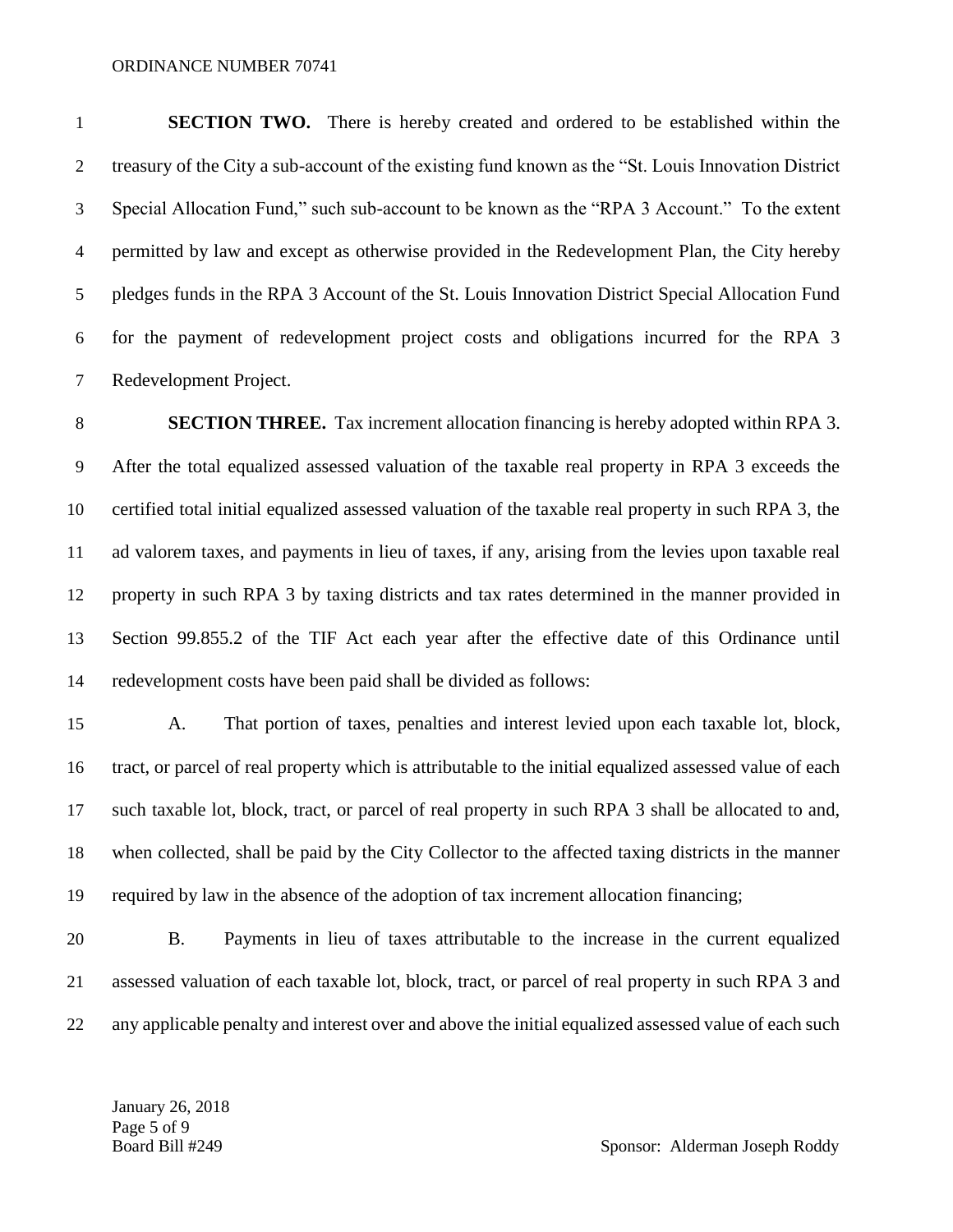unit of property in such RPA 3 shall be allocated to and, when collected, shall be paid to the City Treasurer, who shall deposit such payments in lieu of taxes into such RPA 3 Account of the St. Louis Innovation District Special Allocation Fund Account for the purpose of paying redevelopment costs and obligations incurred for the RPA 3 Redevelopment Project and for the purpose of making other payments as may be further specified in agreements to be executed by the City in furtherance of the RPA 3 Redevelopment Project. Payments in lieu of taxes which are due and owing shall constitute a lien against the real estate of such RPA 3 from which they are derived and shall be collected in the same manner as the real property tax, including the assessment of penalties and interest where applicable.

 **SECTION FOUR**. In addition to the payments in lieu of taxes described in Section Three of this Ordinance, fifty percent (50%) of the total additional revenue from taxes, penalties and interest which are imposed by the City or other taxing districts, and which are generated by economic activities within RPA 3, respectively, over the amount of such taxes generated by economic activities within each such RPA 3 in the calendar year prior to the adoption of the RPA 3 Redevelopment Project by ordinance, while tax increment financing remains in effect, but excluding personal property taxes, taxes imposed on sales or charges for sleeping rooms paid by transient guests of hotels and motels, taxes levied pursuant to Section 70.500 of the Revised Statutes of Missouri, as amended, taxes levied for the purpose of public transportation pursuant to Section 94.660 of the Revised Statutes of Missouri, as amended, licenses, fees or special assessments other than payments in lieu of taxes and penalties and interest thereon and any other taxes excluded from tax increment financing by Missouri law applicable as of the effective date of this Ordinance, shall be allocated to, and paid by the collecting officer to the City Treasurer or

January 26, 2018 Page 6 of 9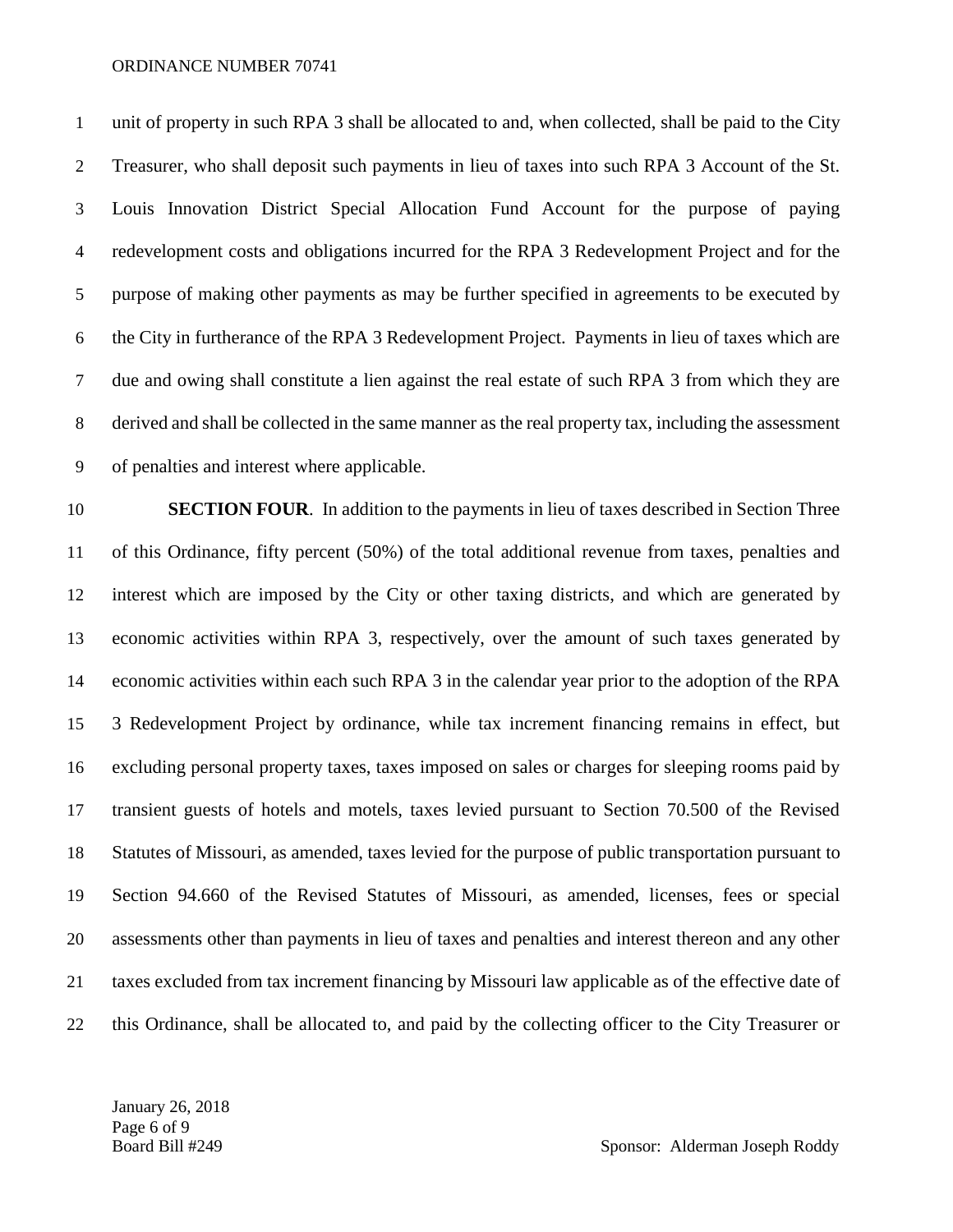other designated financial officer of the City, who shall deposit such funds in the St. Louis Innovation District Special Allocation Fund Account for RPA 3 and any subaccount thereof.

 **SECTION FIVE**. The Comptroller of the City is hereby authorized to enter into agreements or contracts with other taxing districts as are necessary to ensure the allocation and collection of the taxes and payments in lieu of taxes described in Sections Three and Four of this Ordinance and the deposit of the said taxes or payments in lieu of taxes into the St. Louis Innovation District Special Allocation Fund RPA 3 Sub-Account for the payment of redevelopment project costs and obligations incurred for the RPA 3 Redevelopment Project, all in accordance with the TIF Act.

 **SECTION SIX**. The City Register is hereby directed to submit a certified copy of this Ordinance to the City Assessor, who is directed to determine the total equalized assessed values of all taxable real property within RPA 3 as of the date of this Ordinance, by adding together the most recently ascertained equalized assessed value of each taxable lot, block, tract or parcel of real property within RPA 3 and shall certify such amount as the total initial equalized assessed value of the taxable real property within RPA 3.

**SECTION SEVEN.** The Board of Aldermen finds and determines that it is necessary and desirable to enter into the First Amendment to A&R Redevelopment Agreement to further the implementation of the Redevelopment Plan and to enable the Developer or its designee to carry out its proposal for completion of the redevelopment projects described therein and in the First Amendment to A&R Redevelopment Agreement.

 **SECTION EIGHT**. The Board of Aldermen hereby approves, and the Mayor and the Comptroller of the City are hereby authorized and directed to execute, on behalf of the City, the

January 26, 2018 Page 7 of 9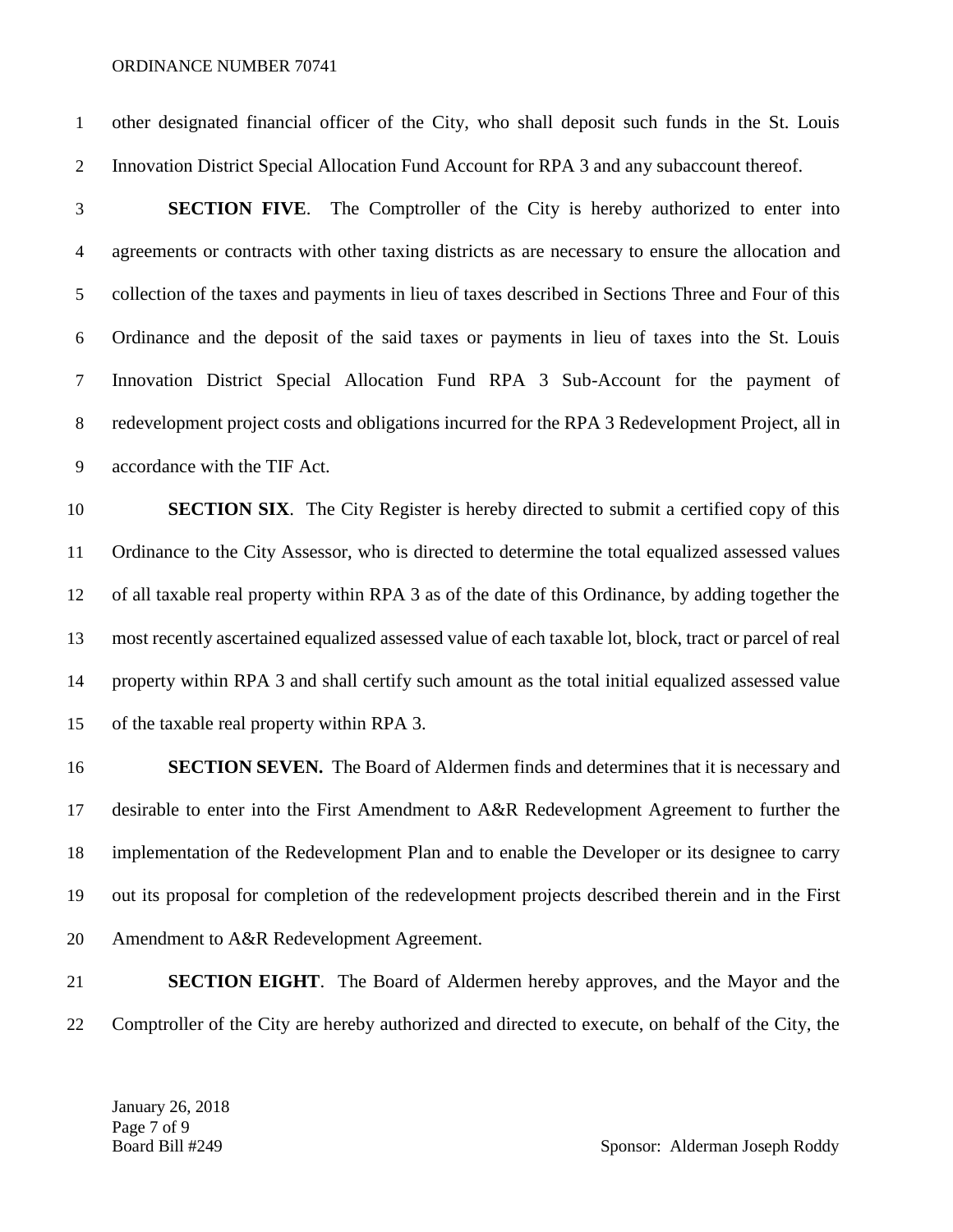First Amendment to A&R Redevelopment Agreement by and between the City and the Developer attached hereto as **Exhibit A**, and the City Register is hereby authorized and directed to attest to the First Amendment to A&R Redevelopment Agreement and to affix the seal of the City thereto. The First Amendment to A&R Redevelopment Agreement shall be in substantially the form attached, with such changes therein as shall be approved by said Mayor and Comptroller executing the same and as may be consistent with the intent of this Ordinance and necessary and appropriate

in order to carry out the matters herein authorized.

 **SECTION NINE**. The Mayor and the Comptroller or their designated representatives, with the advice and concurrence of the City Counselor and after approval by the Board of Estimate and Apportionment, are hereby further authorized and directed to make any changes to the documents, agreements and instruments approved and authorized by this Ordinance as may be consistent with the intent of this Ordinance and necessary and appropriate in order to carry out the matters herein authorized, with no such further action of the Board of Aldermen necessary to authorize such changes by the Mayor and the Comptroller or their designated representatives.

**SECTION TEN.** It is hereby declared to be the intention of the Board of Aldermen that each and every part, section and subsection of this Ordinance shall be separate and severable from each and every other part, section and subsection hereof and that the Board of Aldermen intends to adopt each said part, section and subsection separately and independently of any other part, section and subsection. In the event that any part, section or subsection of this Ordinance shall be determined to be or to have been unlawful or unconstitutional, the remaining parts, sections and subsections shall be and remain in full force and effect, unless the court making such finding shall

January 26, 2018 Page 8 of 9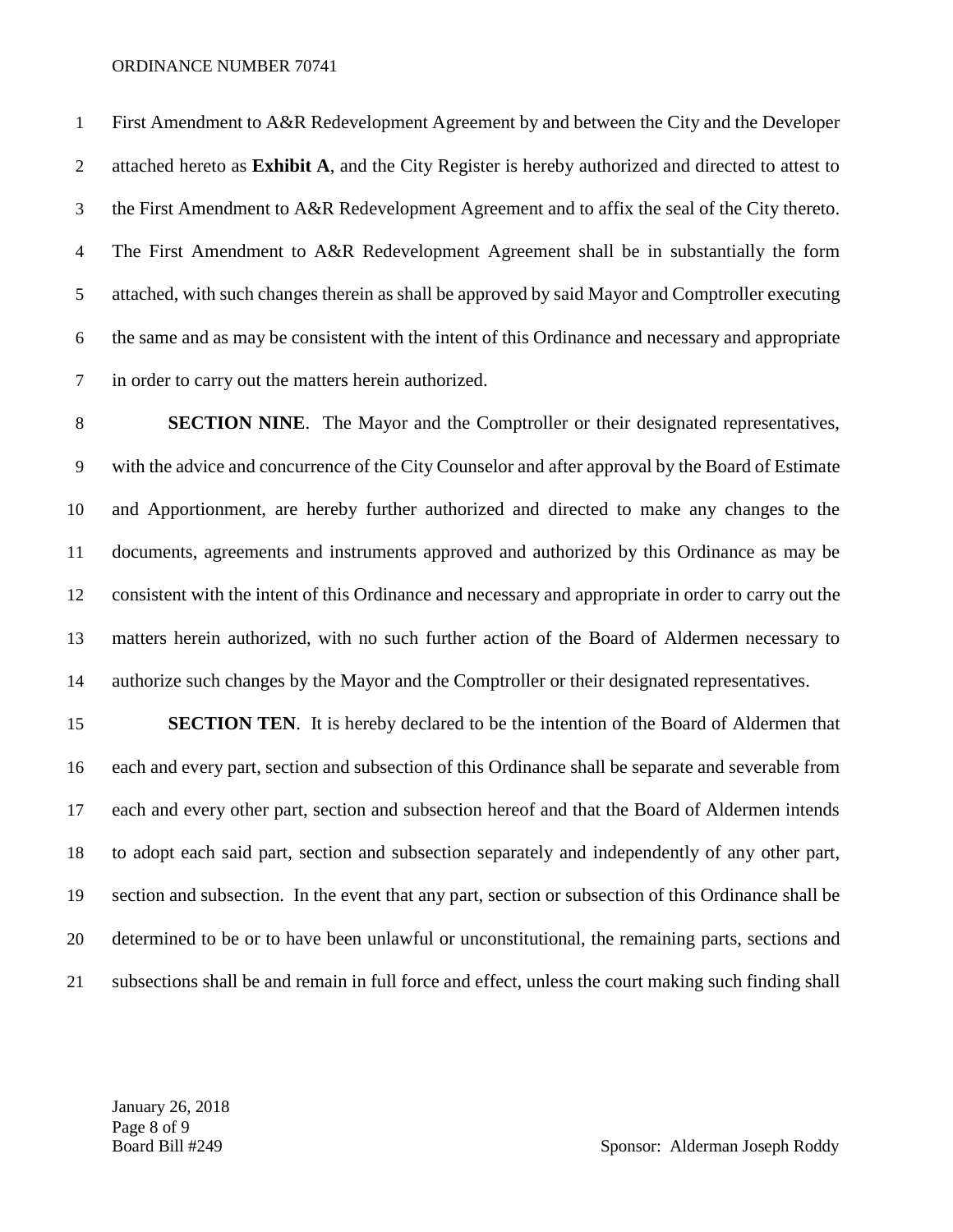determine that the valid portions standing alone are incomplete and are incapable of being executed in accord with the legislative intent.

 **SECTION ELEVEN**. After adoption of this Ordinance by the Board of Aldermen, this Ordinance shall become effective on the 30th day after its approval by the Mayor or adoption over his veto; provided that if, within ninety (90) days after the effective date of this Ordinance, the Developer has not executed the First Amendment to A&R Redevelopment Agreement and paid all fees due to the City in accordance with the terms of said First Amendment to A&R Redevelopment Agreement, the provisions of this Ordinance shall be deemed null and void and of no effect and all rights conferred by this Ordinance on Developer shall terminate; provided further, however, that prior to any such termination the Developer may seek an extension of time in which to execute said First Amendment to A&R Redevelopment Agreement, which extension may be granted in the sole discretion of the Board of Estimate and Apportionment of the City of St. Louis.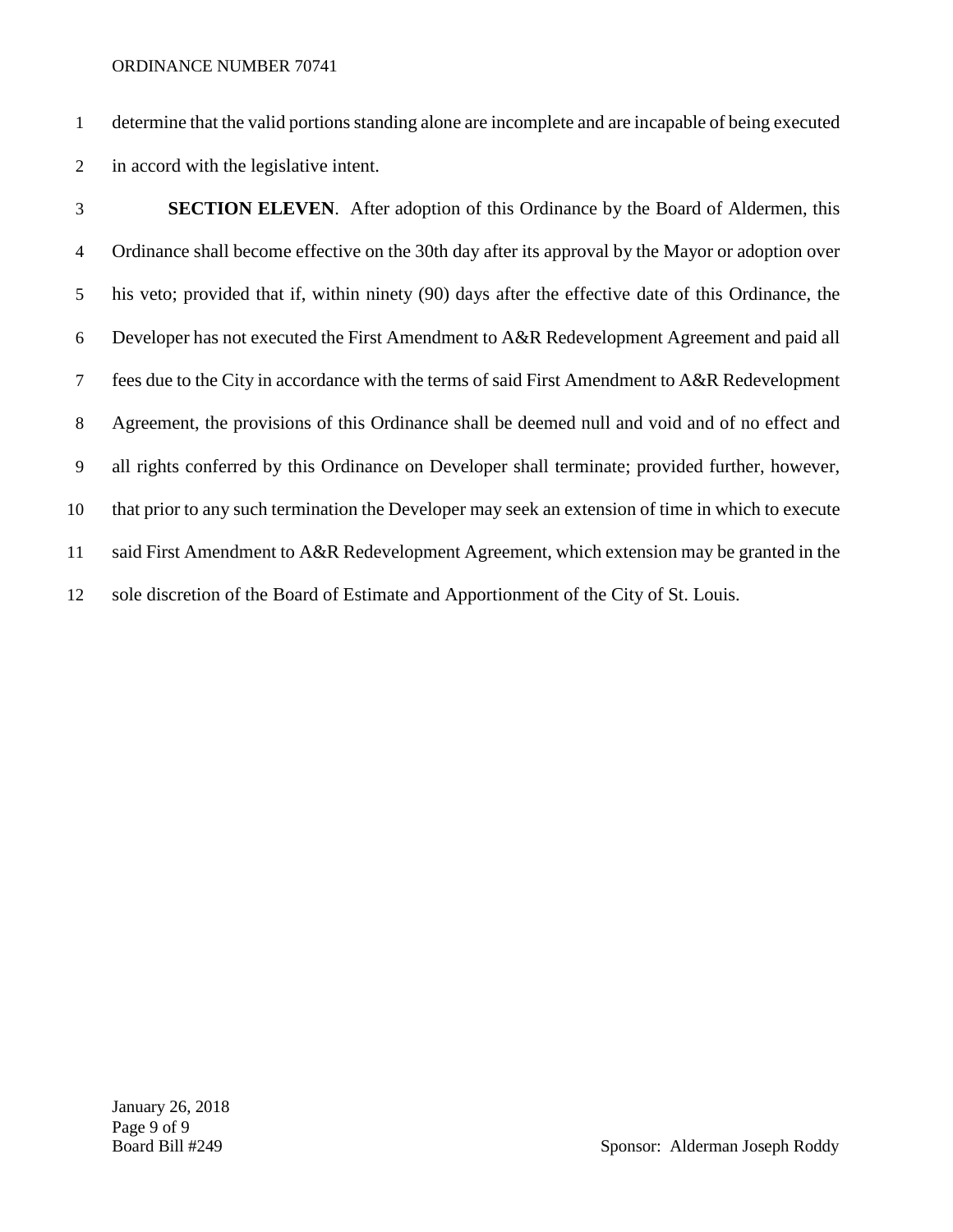|   | EXHIBIT A                                                 |
|---|-----------------------------------------------------------|
| 2 | <b>First Amendment to A&amp;R Redevelopment Agreement</b> |
| 3 | (Attached hereto.)                                        |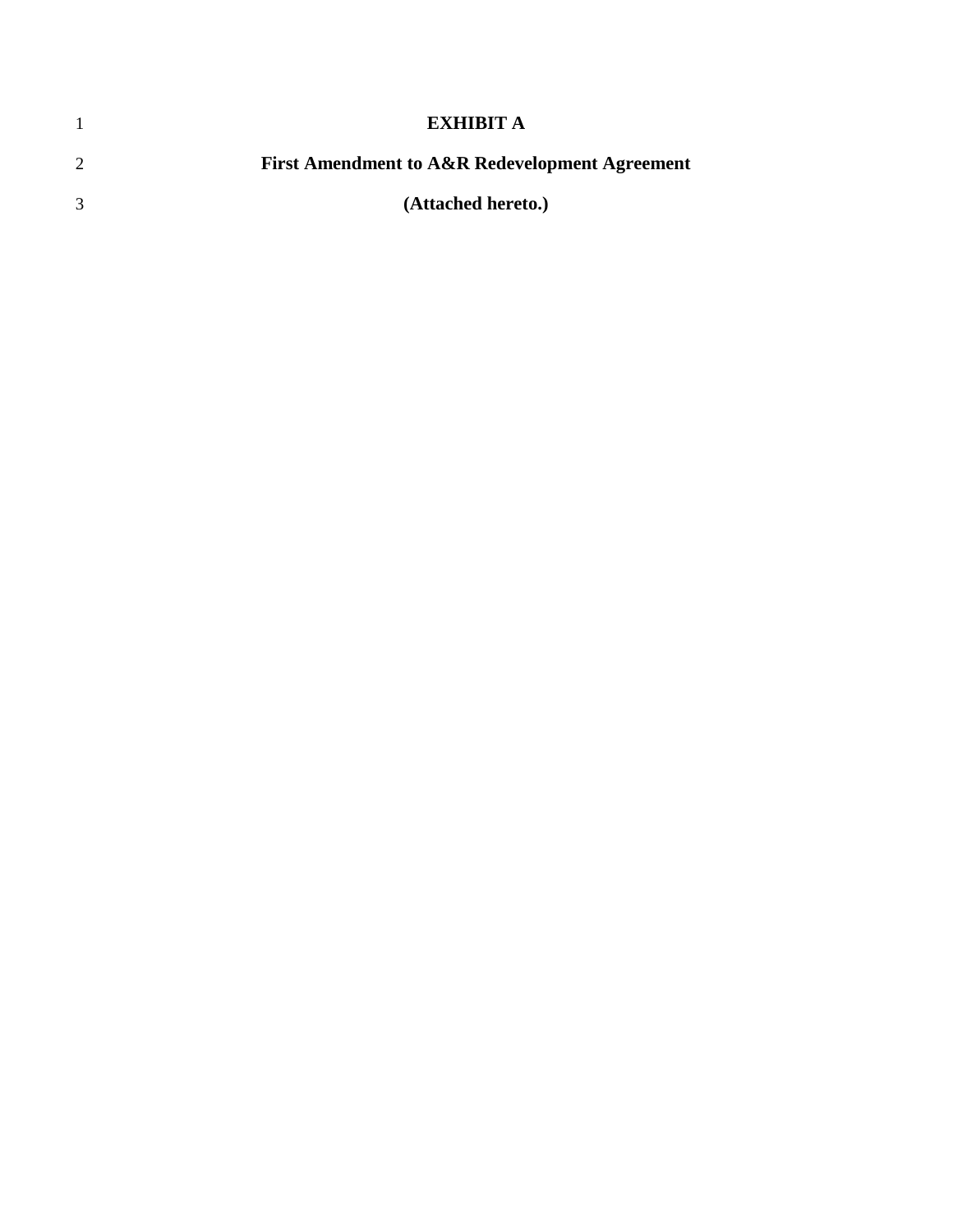# **BOARD BILL FISCAL NOTE**

(Board Bills 248 & 249)

Preparer's Name: St. Louis Development Corporation staff

Contact Information: Dale Ruthsatz Director of Commercial Development St. Louis Development Corporation (314) 657-3732 ruthsatzd@stlouis-mo.gov

Bill Sponsor: Alderman Joseph Roddy

| <b>Bill Synopsis:</b>  | Board Bills 248 and 249 collectively approve (1) adoption of tax        |
|------------------------|-------------------------------------------------------------------------|
|                        | increment financing within Redevelopment Project Area 3 (RPA 3) of      |
|                        | the St. Louis Innovation District Redevelopment Area, (2) a First       |
|                        | Amendment to Amended and Restated Redevelopment Agreement               |
|                        | between the City and St. Louis Innovation District, LLC (the            |
|                        | "Developer") and (3) a Sixth Supplemental Trust Indenture in            |
|                        | connection with TIF Notes relating to RPA 3. The purpose of these bills |
|                        | is to implement tax increment financing (and the associated TIF Note    |
|                        | financing mechanism) for the RPA 3 Redevelopment Project. The           |
|                        | initial phase of the RPA 3 Redevelopment Project will include the       |
|                        | renovation of the historic Crescent Building. Other phases of the RPA   |
|                        | 3 Redevelopment Project may include construction or rehabilitation of   |
|                        | office/research space and the construction of a new parking garage.     |
|                        | Similar ordinances were previously adopted to implement tax increment   |
|                        | financing for RPAs 1A(I), 1A(II), 1B, 5 and 7.                          |
|                        |                                                                         |
| <b>Type of Impact:</b> | Tax increment financing allows for new, incremental revenues            |
|                        | generated from a redevelopment project to be used to reimburse a        |
|                        | developer for a portion of the costs associated with constructing the   |
|                        | redevelopment project. Accordingly, all taxing districts, including the |
|                        | City, will continue to receive the tax revenue currently generated from |
|                        | RPA 3, but will not receive all of the incremental taxes generated from |
|                        | new development in RPA 3 for up to 23 years. An analysis of the RPA     |
|                        | 3 Redevelopment Project prepared by SLDC is attached.                   |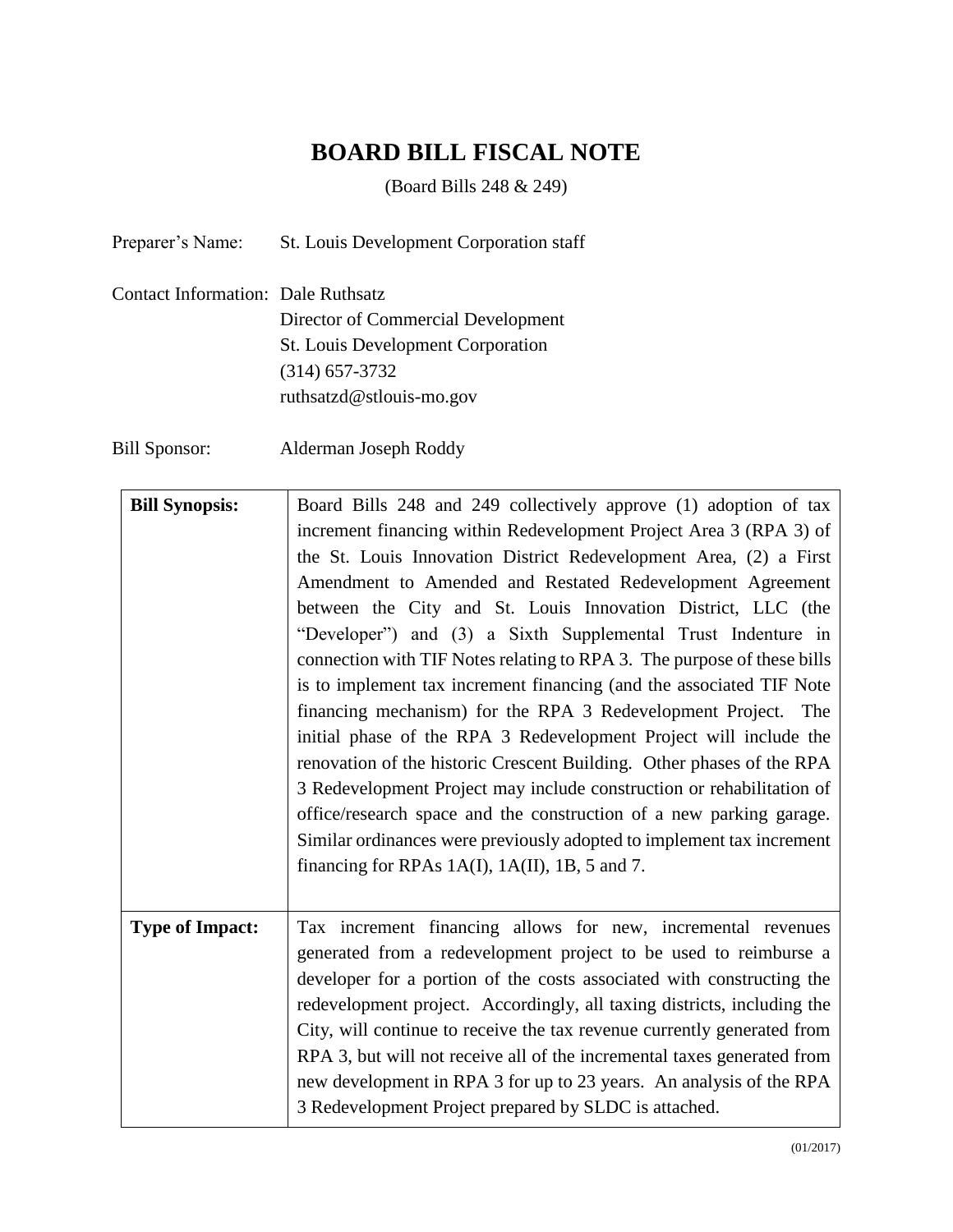| <b>Agencies Affected:</b> | Redevelopment projects facilitated by tax increment financing will<br>require building inspections and permits, as provided by the City Code.<br>While tax increment financing is in effect, a portion of the tax revenues<br>generated from the redevelopment area will be diverted to reimburse the<br>developer (or sub-developer) for redevelopment project costs. |
|---------------------------|------------------------------------------------------------------------------------------------------------------------------------------------------------------------------------------------------------------------------------------------------------------------------------------------------------------------------------------------------------------------|

# **SECTION A Does this bill authorize:**

- An expansion of services which entails additional costs beyond that approved in the current adopted city budget? \_\_\_\_Yes \_\_X\_\_No.
- An undertaking of a new service for which no funding is provided in the current adopted city budget? \_\_\_\_Yes \_\_X\_\_No.
- A commitment of city funding in the future under certain specified conditions?

*Subject to the terms of the Redevelopment Agreement, the Developer will advance (or cause to be advanced by Sub-Developers) all costs of constructing the RPA 3 Redevelopment Projects, but will be reimbursed for a portion of those costs through the issuance of TIF Notes.* 

 An issuance of bonds, notes and lease-purchase agreements which may require additional funding beyond that approved in the current adopted city budget?  $X$ <sup>N</sup>es  $\_\_\_\$ No.

*Subject to the terms of the Redevelopment Agreement, the City will need to appropriate TIF revenues to the repayment of the TIF Notes. Please note that, to the extent those revenues are not generated as expected (i.e., if the RPA 3 Redevelopment Project underperforms expectations), the City will have no obligation to use other revenues to make up any shortfall.*

- An execution or initiation of an activity as a result of federal or state mandates or requirements?  $Yes$   $X$  No.
- A capital improvement project that increases operating costs over the current adopted city budget? No. 2012 and the set of the set of the set of the set of the set of the set of the set of the set of the set of the set of the set of the set of the set of the set of the set of the set of the set of the set of the
- A capital improvement project that requires funding not approved in the current adopted city budget or that will require funding in future years?  $\begin{array}{c} \text{Yes} \quad X \quad \text{No.} \end{array}$

# **If the answer is yes to any of the above questions, then a fiscal note must be attached to the board bill. Complete Section B of the form below.**

X Yes No.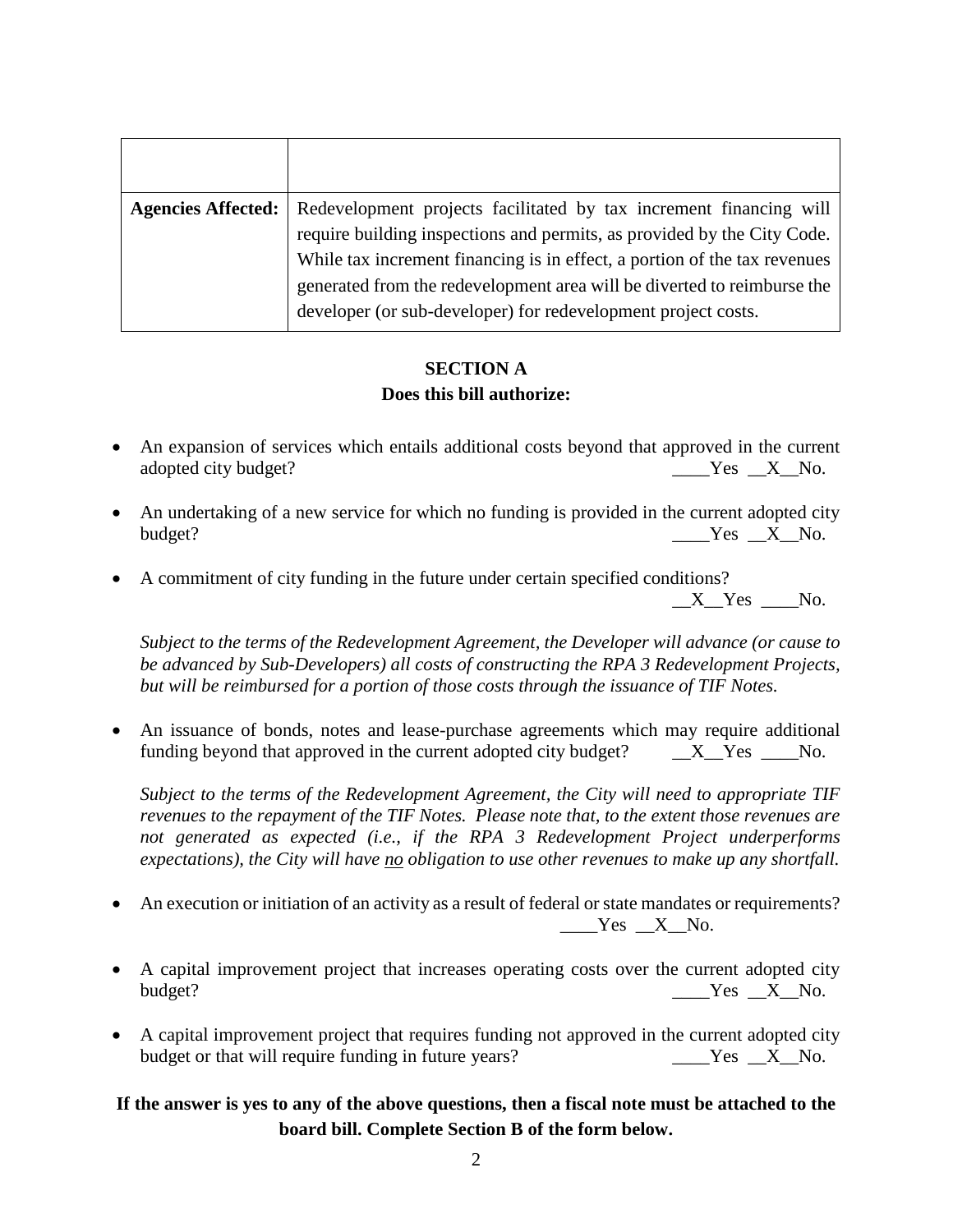## **SECTION B**

\_\_\_\_\_\_\_\_\_\_\_\_\_\_\_\_\_\_\_\_\_\_\_\_\_\_\_\_\_\_\_\_\_\_\_\_\_\_\_\_\_\_\_\_\_\_\_\_\_\_\_\_\_\_\_\_\_\_\_\_\_\_\_\_\_\_\_\_

\_\_\_\_\_\_\_\_\_\_\_\_\_\_\_\_\_\_\_\_\_\_\_\_\_\_\_\_\_\_\_\_\_\_\_\_\_\_\_\_\_\_\_\_\_\_\_\_\_\_\_\_\_\_\_\_\_\_\_\_\_\_\_\_\_\_\_\_ \_\_\_\_\_\_\_\_\_\_\_\_\_\_\_\_\_\_\_\_\_\_\_\_\_\_\_\_\_\_\_\_\_\_\_\_\_\_\_\_\_\_\_\_\_\_\_\_\_\_\_\_\_\_\_\_\_\_\_\_\_\_\_\_\_\_\_\_ \_\_\_\_\_\_\_\_\_\_\_\_\_\_\_\_\_\_\_\_\_\_\_\_\_\_\_\_\_\_\_\_\_\_\_\_\_\_\_\_\_\_\_\_\_\_\_\_\_\_\_\_\_\_\_\_\_\_\_\_\_\_\_\_\_\_\_\_

 $\frac{1}{2}$  ,  $\frac{1}{2}$  ,  $\frac{1}{2}$  ,  $\frac{1}{2}$  ,  $\frac{1}{2}$  ,  $\frac{1}{2}$  ,  $\frac{1}{2}$  ,  $\frac{1}{2}$  ,  $\frac{1}{2}$  ,  $\frac{1}{2}$  ,  $\frac{1}{2}$  ,  $\frac{1}{2}$  ,  $\frac{1}{2}$  ,  $\frac{1}{2}$  ,  $\frac{1}{2}$  ,  $\frac{1}{2}$  ,  $\frac{1}{2}$  ,  $\frac{1}{2}$  ,  $\frac{1$ 

|  | • Does the bill require the construction of any new physical facilities? $\_\_\_\$ Yes $\_\_\$ X $\_\$ No. |  |  |  |  |  |  |  |  |
|--|------------------------------------------------------------------------------------------------------------|--|--|--|--|--|--|--|--|
|--|------------------------------------------------------------------------------------------------------------|--|--|--|--|--|--|--|--|

o If yes, describe the facilities and provide the estimated cost:

- Is the bill estimated to have a direct fiscal impact on any city department or office? X Yes No.
	- o If yes, explain the impact and the estimated cost:

*The Comptroller's office and St. Louis Development Corporation (including the Minority Business Development and Compliance Office) will incur costs associated with administering the RPA 3 Redevelopment Project and the Redevelopment Agreement. However, the Redevelopment Agreement provides a source of funding for those costs, including (1) direct payments by the Developer and (2) use of a portion of the TIF revenues. Neither the Comptroller's office nor the St. Louis Development Corporation anticipate needing any further funding to cover the costs of administering the Redevelopment Projects and Redevelopment Agreement.*

*The City's Building Division will also have costs associated with various inspections and permits. However, those costs should be covered by the City's permit fees.*

- Does the bill create a program or administrative subdivision? Yes X No.
	- o If yes, then is there a similar existing program or administrative subdivision? Yes X No.
	- o If yes, explain the how the proposed programs or administrative subdivisions may overlap:

\_\_\_\_\_\_\_\_\_\_\_\_\_\_\_\_\_\_\_\_\_\_\_\_\_\_\_\_\_\_\_\_\_\_\_\_\_\_\_\_\_\_\_\_\_\_\_\_\_\_\_\_\_\_\_\_\_\_\_\_\_\_\_\_\_\_\_\_ \_\_\_\_\_\_\_\_\_\_\_\_\_\_\_\_\_\_\_\_\_\_\_\_\_\_\_\_\_\_\_\_\_\_\_\_\_\_\_\_\_\_\_\_\_\_\_\_\_\_\_\_\_\_\_\_\_\_\_\_\_\_\_\_\_\_\_\_ \_\_\_\_\_\_\_\_\_\_\_\_\_\_\_\_\_\_\_\_\_\_\_\_\_\_\_\_\_\_\_\_\_\_\_\_\_\_\_\_\_\_\_\_\_\_\_\_\_\_\_\_\_\_\_\_\_\_\_\_\_\_\_\_\_\_\_\_

\_\_\_\_\_\_\_\_\_\_\_\_\_\_\_\_\_\_\_\_\_\_\_\_\_\_\_\_\_\_\_\_\_\_\_\_\_\_\_\_\_\_\_\_\_\_\_\_\_\_\_\_\_\_\_\_\_\_\_\_\_\_\_\_\_\_\_\_

 Describe the annual operating, equipment, and maintenance costs that would result from the proposed bill, as well as any funding sources: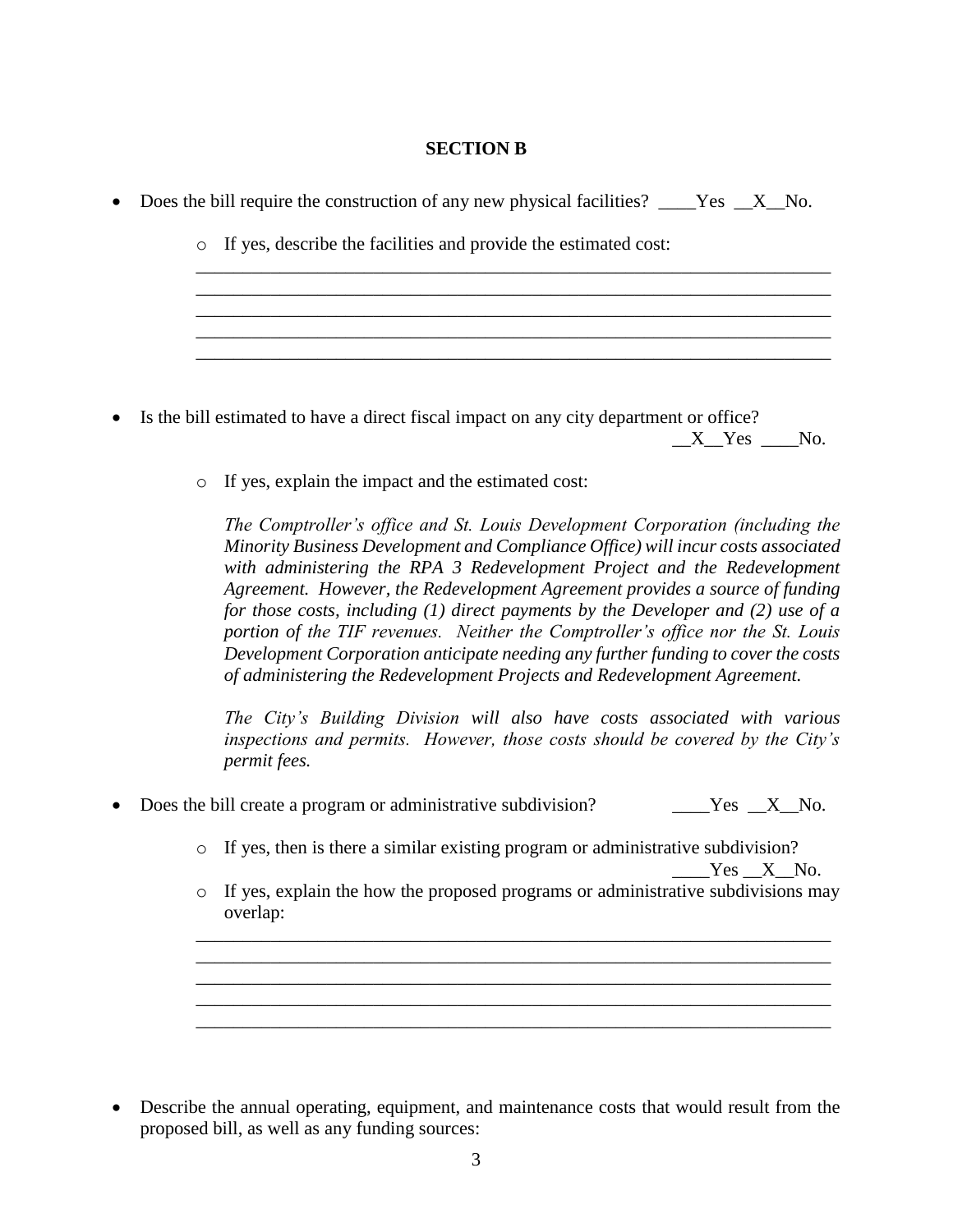*As noted above, the Comptroller's office and the St. Louis Development Corporation*  will have various administrative costs associated with the RPA 3 Redevelopment *Project and the Redevelopment Agreement, which will be paid by the Developer or with TIF revenues, as provided in the Redevelopment Agreement. The City's Building Division will also have costs associated with providing inspections and permits. Similar to any other construction project in the City, these costs should be covered by permit fees.*

Complete the chart below to list the total estimated expenditures required of the City resulting from the proposed board bill and any estimated savings or additional revenue.

| <b>Financial Estimate of Impact on General Fund</b>  |                         |        |        |  |  |  |  |
|------------------------------------------------------|-------------------------|--------|--------|--|--|--|--|
| <b>Fiscal Impact</b>                                 | Year 1 (current)        | Year 2 | Year 3 |  |  |  |  |
| <b>Additional Expenditures</b>                       |                         |        |        |  |  |  |  |
| <b>Additional Revenue</b>                            |                         |        |        |  |  |  |  |
| <b>Net</b>                                           |                         |        |        |  |  |  |  |
| <b>Financial Estimate of Impact on Special Funds</b> |                         |        |        |  |  |  |  |
|                                                      |                         |        |        |  |  |  |  |
| <b>Fiscal Impact</b>                                 | <b>Year 1 (current)</b> | Year 2 | Year 3 |  |  |  |  |
| <b>Additional Expenditures</b>                       |                         |        |        |  |  |  |  |
| <b>Additional Revenue</b>                            |                         |        |        |  |  |  |  |

## \*\*\*NOT APPLICABLE\*\*\*

Describe any assumptions used in preparing this fiscal note:

 List any sources of information (including any City officials, agencies, or departments) used in preparing this fiscal note:

\_\_\_\_\_\_\_\_\_\_\_\_\_\_\_\_\_\_\_\_\_\_\_\_\_\_\_\_\_\_\_\_\_\_\_\_\_\_\_\_\_\_\_\_\_\_\_\_\_\_\_\_\_\_\_\_\_\_\_\_\_\_\_\_\_\_\_\_ \_\_\_\_\_\_\_\_\_\_\_\_\_\_\_\_\_\_\_\_\_\_\_\_\_\_\_\_\_\_\_\_\_\_\_\_\_\_\_\_\_\_\_\_\_\_\_\_\_\_\_\_\_\_\_\_\_\_\_\_\_\_\_\_\_\_\_\_ \_\_\_\_\_\_\_\_\_\_\_\_\_\_\_\_\_\_\_\_\_\_\_\_\_\_\_\_\_\_\_\_\_\_\_\_\_\_\_\_\_\_\_\_\_\_\_\_\_\_\_\_\_\_\_\_\_\_\_\_\_\_\_\_\_\_\_\_

\_\_\_\_\_\_\_\_\_\_\_\_\_\_\_\_\_\_\_\_\_\_\_\_\_\_\_\_\_\_\_\_\_\_\_\_\_\_\_\_\_\_\_\_\_\_\_\_\_\_\_\_\_\_\_\_\_\_\_\_\_\_\_\_\_\_\_\_